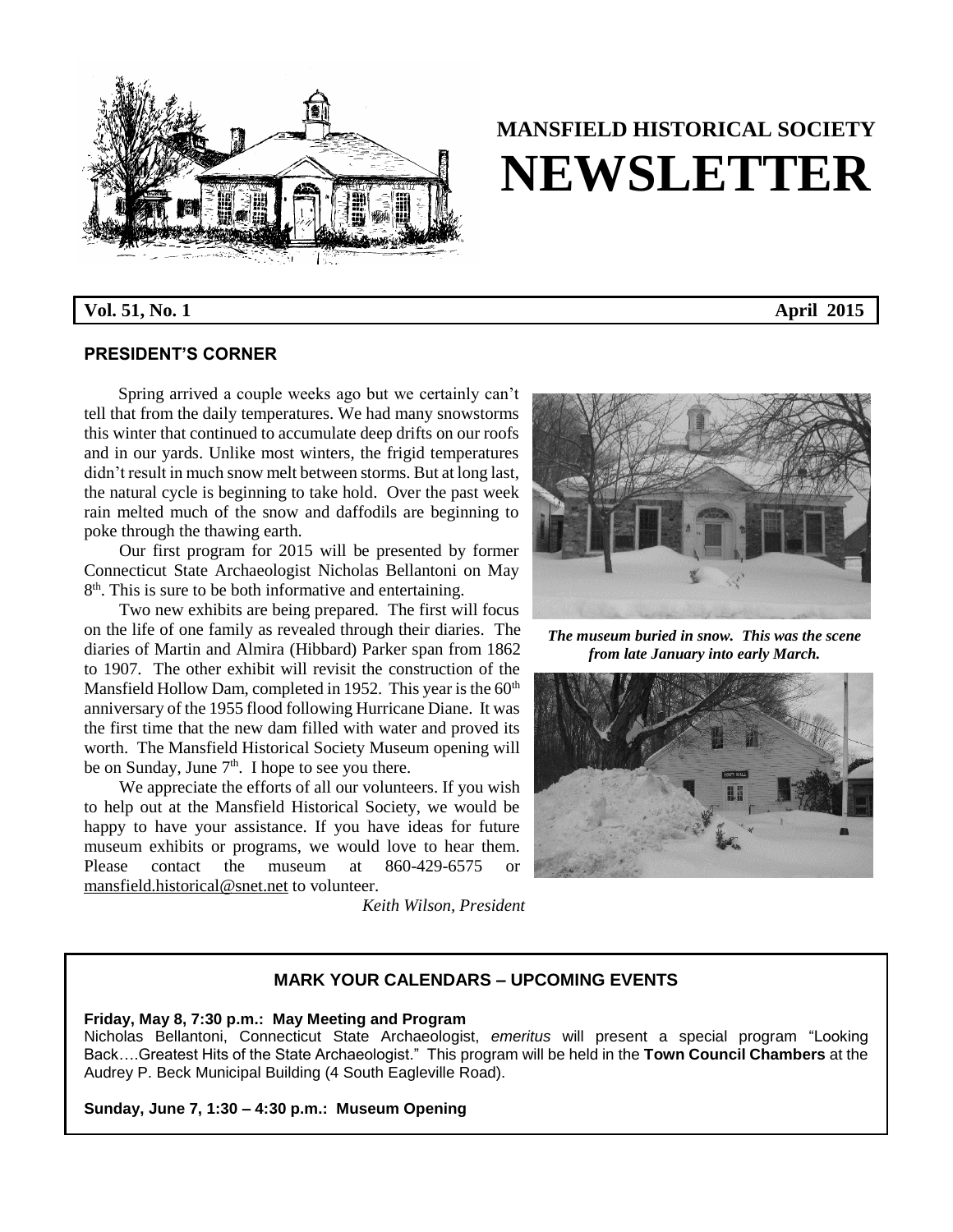# **NICHOLAS BELLANTONI TO REVIEW HIGHLIGHTS OF HIS CAREER**



 At our annual meeting last September, we met the new State Archaeologist, Brian D. Jones, who gave an interesting talk about the latest research on prehistoric peoples.

 At our May meeting, his predecessor, Nicholas F. Bellantoni will look back on

his 27-year-career as Connecticut's State Archaeologist. He will present an overview of the many fascinating projects he has worked on. His work within Connecticut has encompassed modern forensic investigations, early Native American sites, colonial farmsteads, historic cemeteries and industrial mills. He has also consulted on forensic investigations in other states and even abroad. For his presentation, he will select from some of his most interesting projects, including "vampires," the Hunley submarine, Adolf Hitler, Samuel Huntington, Venture Smith, Albert Afraid of Hawk, Squire Elisha Pitkin, Gershom Bulkeley, and a host of others. Bellantoni is a popular speaker and is much in demand, even in retirement. You won't want to miss his talk.

Dr. Bellantoni serves as the state archaeologist *emeritus* with the Connecticut State Museum of Natural History and Archaeology Center at the University of Connecticut. He received his doctorate in anthropology from UConn in 1987 and was shortly thereafter appointed state archaeologist. His duties were many, but primarily included the preservation of archaeological sites in the state. He serves as an Adjunct Associate Research Professor in the Department of Anthropology at UConn, and is a former State Commissioner for the Commission on Culture and Tourism. He sat on the State Historic Preservation Council for over twelve years and is a former President of the National Association of State Archaeologists. His research background includes the analysis of skeletal remains from eastern North America. He has been excavating in Connecticut for almost 40 years.

We hope you will join us on **Friday, May 8, at 7:30 p.m.** for this interesting program. Please note the change from our usual venue. **This program will be held in the Town Council Chambers at the Audrey Beck Municipal Building.** Admission is free to members and children under 16; \$3.00 for nonmembers.

### **ANNOUNCING OUR 2015 EXHIBITS**

In 2008 Nancy Avery gave the Mansfield Historical Society a large collection of diaries written by two of her ancestors, Martin Parker (1839-1898) and his wife Almira (Hibbard) Parker (1846-1907). The diaries span from the time of the Civil War to 1907. Our main exhibit this summer will chronicle the life of this family as revealed through their daily record-keeping.

This exhibit marks the completion of a multiyear effort to transcribe the diaries. Lisa Ferriere, Jane Seeber, Nancy Kline, Louisa Sonstroem, and Ann Galonska worked on this massive transcription project. While snowbound this winter, our student intern, Melissa Traub, and Ann Galonska finished transcribing the few remaining diaries. The diaries not only tell the story of a fascinating family but provide a window into the world in which they lived.

The Parkers lived most of their married life in Coventry in a house on Bunker Hill Road that they called the "Martin Box". Their activities and family connections encompassed much of the local area, including Mansfield, Ashford, Columbia and Willimantic.



Almira's diaries reflect the 19th century woman's realm that revolved around childcare and housework. Martin's diaries document his seasonal farming activities and other labor. The diaries are rich with descriptions of their daily work and activities.

*Almira Hibbard Parker*

Both Martin and Almira taught school throughout their lives and recognized the value of higher education. Although they only had a grammar school education themselves, they sent their daughters to Mt. Holyoke Women's Seminary (now Mt. Holyoke College) and their sons attended the Storrs Agricultural College.

Besides managing the family farm and teaching school, Martin ran a wood business with his two sons. He also worked on many construction projects and served as a farmhand for others. In his later years he worked for the Experiment Station at the Storrs Agricultural College. This led to his appointment in 1893 as superintendent of the Connecticut Crop Exhibit at the World's Fair in Chicago.

Along with raising a family of four children and maintaining the household, Almira became a prolific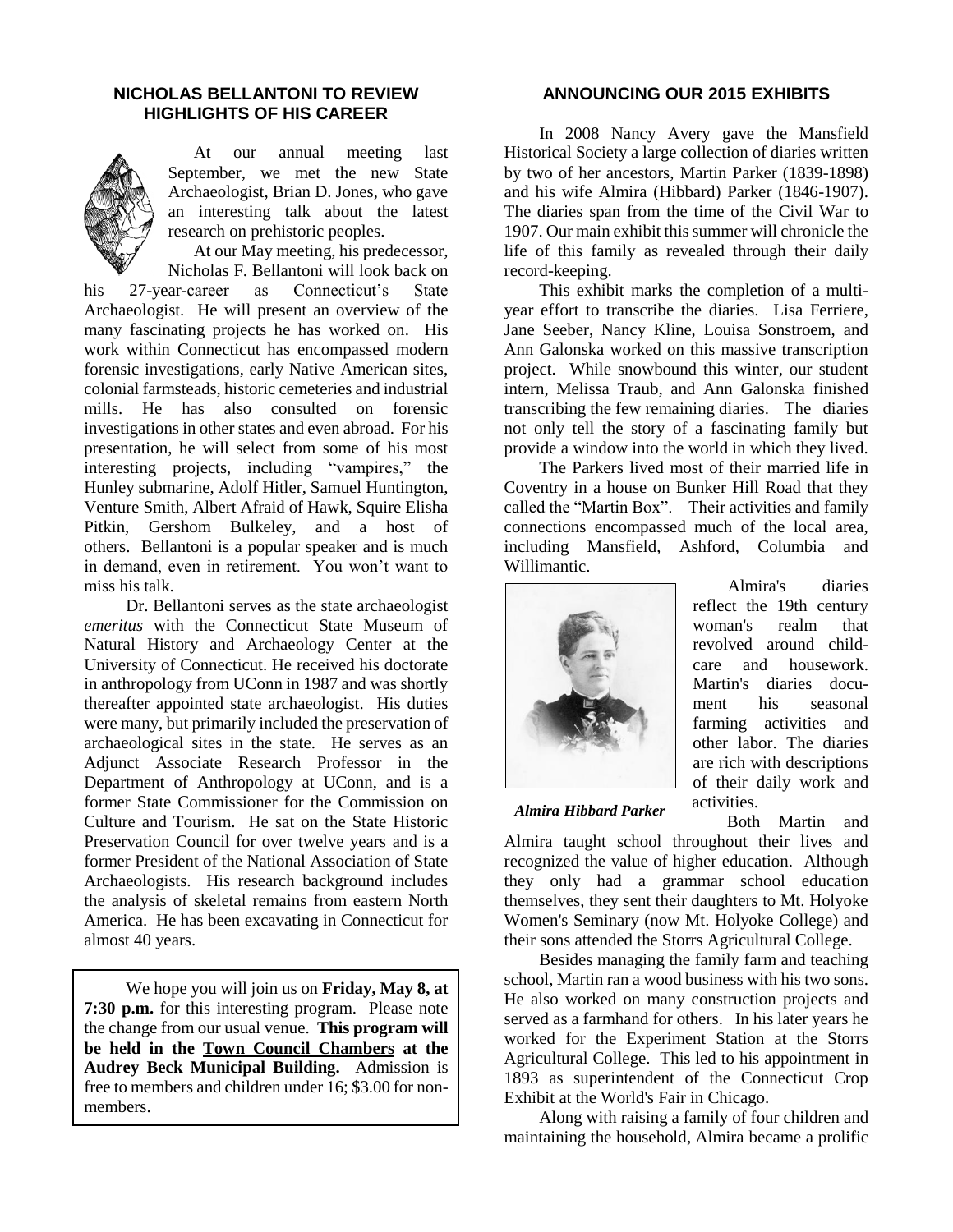writer. She served as the local correspondent to several newspapers and submitted freelance articles to numerous magazines. She also began to write a novel about her life that was never published. Part of the unfinished manuscript is in our collection.

Almira was also an avid gardener, documenting in her diaries the hundreds of perennials, annuals and roses she grew. Martin too kept detailed records of the many vegetables, fruits, and other crops he raised. Rudy Favretti has found illustrations of many of the plants mentioned in the diaries and is preparing a display about the Parker's horticultural efforts.

Although the main focus of the exhibit will be on the lives of Martin and Almira Parker, one section will profile two other remarkable women in the family: their daughter, Orra Parker Phelps, and their granddaughter, Orra A. Phelps, M.D. A common thread runs through the lives of these family members. Almira, her daughter Orra, and granddaughter Orra were all intelligent, strong, independent-minded women. In their own way, each moved beyond the traditional roles for women as defined by their generation. Almira's interest in botany and nature also passed on to both her daughter and granddaughter.

Orra Parker Phelps is best known in this area as the author of *When I was a Girl in the Martin Box*. This book describes her experiences growing up in Coventry during the 1870s-1880s. In 1891 Orra married Charles S. Phelps, then a professor at the Storrs Agricultural School. They had seven children. Like her mother, Orra found an outlet from the daily drudgery of housework through writing and being outside in nature. She had studied botany at Mt. Holyoke and became an accomplished botanist. She identified, collected and preserved thousands of plant specimens in Connecticut and New York. Her botanical collection is now housed at the University of Connecticut.

Of all the Phelps children, the oldest daughter, Orra, most shared her mother's love of nature and botany. She enjoyed tramping through the woods, fields, and swamps on her mother's botanizing trips. Like her mother, she attended Mt. Holyoke where she studied geology and soon discovered an interest in medicine. In 1927 Orra Phelps earned her medical degree at Johns Hopkins Medical School – a major accomplishment in a field dominated by men. The following year she began her career as a physician in Montgomery County, New York.

Dr. Phelps' childhood love of hiking never faded and the outside world always called to her. Over her lifetime she hiked thousands of miles and climbed all 46 Adirondack High Peaks. She became one of the most influential members of the early Adirondack Mountain Club. In 1934 she wrote the ADK's first comprehensive trail guide to the Adirondack High Peaks Region.

This exhibit has been made possible by generous donations and loans of family photographs and memorabilia by Mary Arakelian, Nancy Avery and David Hayden. The Coventry Historical Society has also partnered with us on this project. They have provided photographs of many local sites mentioned in the diaries. Materials from other sources, including the University of Connecticut and the historical societies in Andover, Columbia and Manchester, have all been brought together to tell the story of one exceptional family.

# **REVISITING THE MANSFIELD HOLLOW FLOOD CONTROL PROJECT**

Our other new exhibit will be located in the Old Town Hall building. It will focus on the construction of the Mansfield Hollow Dam, completed in 1952. Today the Mansfield Hollow Dam and reservoir is a popular recreation area, but in the 1940s, the flood control project was the source of much controversy and hardship. The exhibit will examine the development of the flood control project, the controversy surrounding it, the properties lost to the dam construction, and the final proof of its value.



*Constructing the Mansfield Hollow Dam, 1949-1952*

The story of the Mansfield Hollow dam begins with the 1938 hurricane. The disastrous floods following that storm led the U.S. Army Corps of Engineers to begin studying the flooding problems in the Thames River Basin. In 1940 they developed a plan for the construction of a system of seven reservoirs – four located in the upper Quinebaug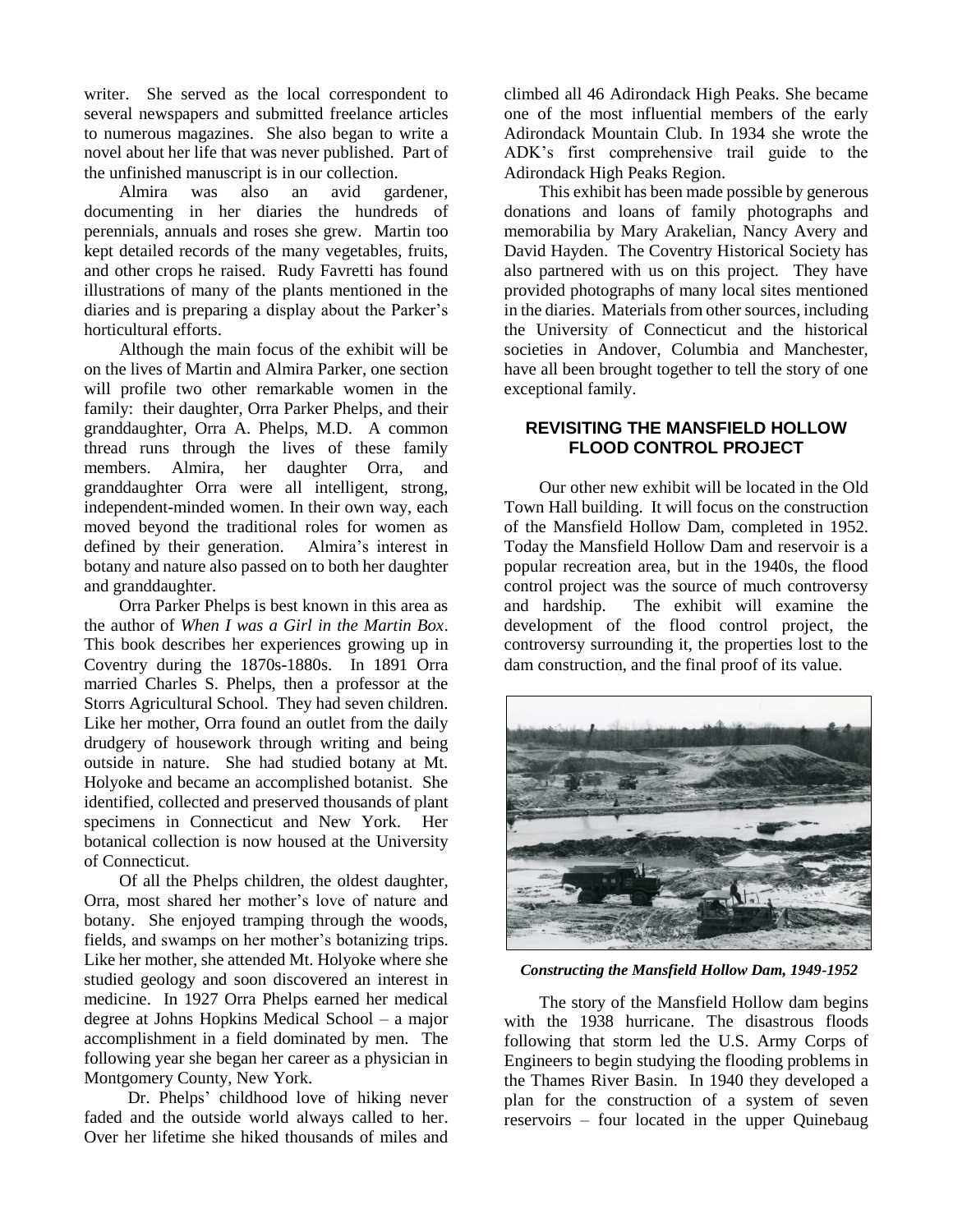Basin in Massachusetts and three located in the upper Shetucket Basin in Connecticut. The three units planned for Connecticut were located at Mansfield Hollow on the Natchaug River, at South Coventry on the Willimantic River and at Andover on the Hop River.

The plan was immediately hailed by the areas around Norwich where the most flood damage was suffered, but it met heavy resistance in communities where the dams were planned. The protest was loudest and strongest in Mansfield where the largest dam was to be constructed.

The reservoirs planned for South Coventry and Andover were ultimately dropped, while the Mansfield project moved forward. However, in response to citizen protests, the Mansfield Hollow dam was redesigned to affect fewer property owners.

In July, 1949 construction of the dam began and land acquisition proceeded. The U.S. Government took over 2,300 acres of land in Mansfield, North Windham and Chaplin. Some 200 families lost property and over 30 homes were destroyed, dismantled or moved to new locations.

This year marks the  $60<sup>th</sup>$  anniversary of the Hurricane Diane and the flood in its aftermath. This was the first test of the newly completed Mansfield Hollow Dam and it proved its worth. The gates of the new dam were closed and the dam filled to almost 67% of its capacity. The water was then safely released over the course of the next several weeks. The Army Corps of Engineers estimated that it reduced flood damage along the Natchaug and Shetucket Rivers by some \$3,190,000. The protests over the dam died thereafter.

We first presented an exhibit about the Mansfield Hollow Dam in 1997. This year's display will build upon the earlier exhibit with the addition of many new materials provided by Bill Altomare. His father, Rex Altomare, was one of the Army Corps' lead engineers on the flood control project. He was in charge of inspecting all the concrete work for the dam. Upon completion of the dam, he became as the resident dam tender, serving in that position for 21 years from 1952 to 1973.

# **THE MUSEUM OPENING is scheduled for Sunday, June 7 th. Details will follow in the next newsletter.**

The museum will be open thereafter on Saturday and Sunday afternoons,  $1:30 - 4:30$  p.m., through the end of September. We look forward to seeing you there!

# **CALL FOR HOSTS & HOSTESSES**

As our museum opening approaches, we are again seeking volunteers to host at the museum during the summer. Please consider volunteering for this duty and take pride in sharing our museum with the public. Greeting guests in our air-conditioned museum is a pleasant way to spend a hot summer afternoon.

**IMPORTANT NEW INFORMATION:** You may now sign up to host online at our web site [http://www.mansfieldct-history.org.](http://www.mansfieldct-history.org/) We need two folks each Saturday and Sunday from 1:30 to 4:30 p.m. Instructions are available and we encourage you to sign up regardless of whether you have hosted before or not.

To sign up, go to the web site and click on the Hosts/Hostesses tab on the far right of the top menu. Choose a date you are available where it shows 1 or 2 openings and click on "View and Sign up". Pam Roberts, Coordinator for Museum hosts/hostesses will monitor that master list and fill spots as needed by phone and email.

Let's all try the new, efficient system. You can sign up, go in again to change your sign up, and also see who else is scheduled when. Many thanks to David Landry, MHS Web Master, for designing this option. Contact Pam at [drpamptSCC@charter.net](mailto:drpamptSCC@charter.net) or call or text to 860-428-2406 with any questions.

# **IN MEMORIAM**

Since the publication of our last newsletter, we have lost several of our long-time members. With sorrow we note their passing and acknowledge their contributions to our Society.

- **Jean Manter** (d. November 20, 2014). Jean had been a MHS member since 1988 and always enjoyed hosting at the museum. She served on the board and as newsletter editor from 1998- 2000.
- **Ethel Hawkins** (d. January 30, 2015). Ethel and Winthrop Hawkins joined the Society in 1993. Both served on our Acquisitions Committee for many years.
- **Gertrude Lamb** (d. March 15, 2015). Gertrude and Jack Lamb were among the charter members when the Society was founded in 1957. Gertrude was a long-time member of the MHS board and served as President from 1992-1998.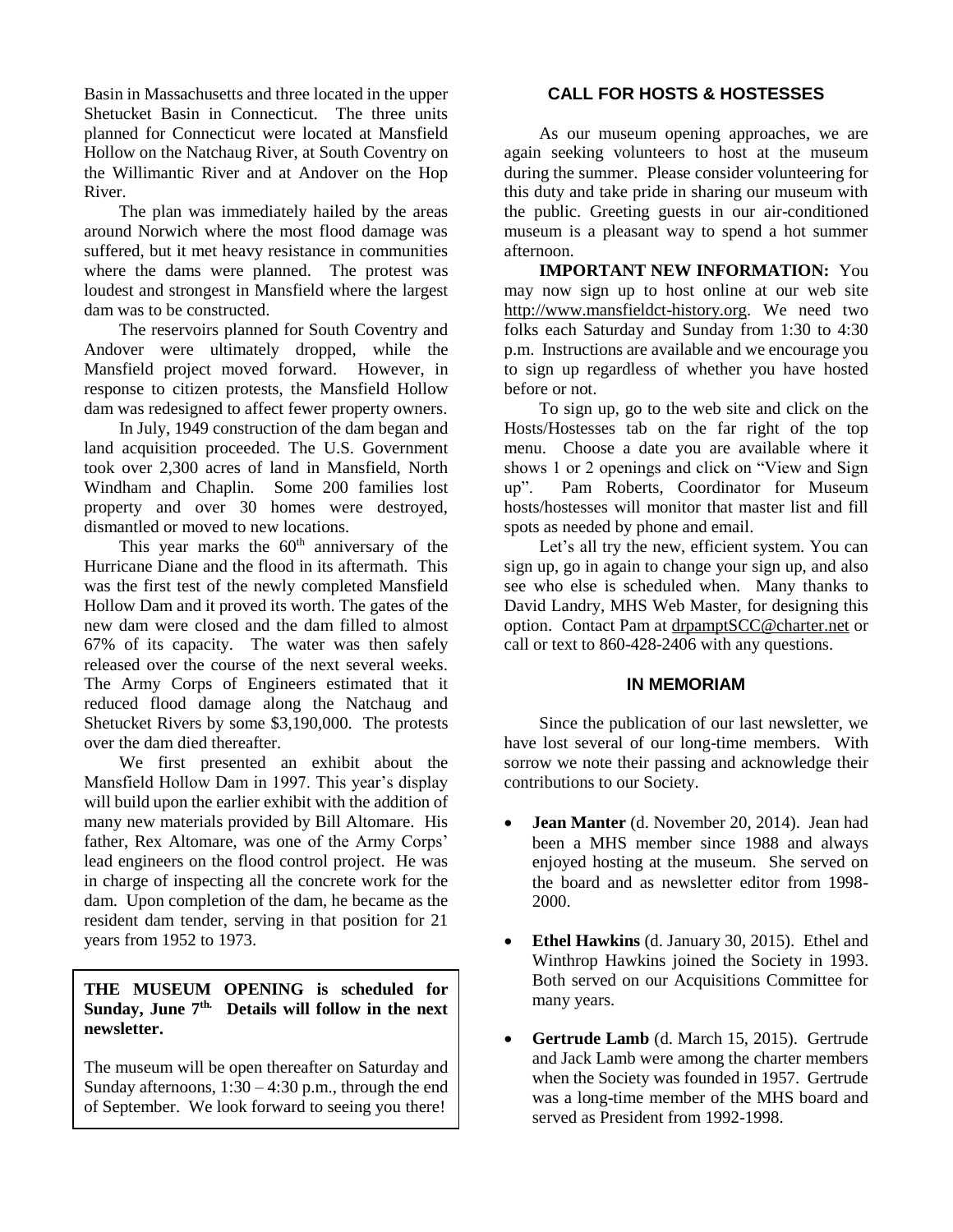• Ethel Larkin (d. April 6, 2015). Ethel and Larry Larkin were also charter members of the Society. Ethel was a member of the Mansfield History Workshop that researched and compiled the first edition of the *Chronology of Mansfield*. She also served as the MHS representative to MONC (Museums of Northeast Connecticut).

We wish to express our appreciation to the family of Ethel Hawkins who directed memorial gifts to the Society. We received numerous gifts in memory of Ethel. In recognition of her work on the Acquisitions Committee, the board has earmarked these funds for future purchases for the museum collection.

### **A SURPRISE ATTIC FIND JOINS THE COLLECTION**



In January the Marcy family had some insulation work done in their attic. After the workers left, Helene Marcy used her phone flashlight to examine their work. She noticed a large black box under the eaves. She thought one of the men had left behind their toolbox but, instead, there was a

surprise inside. When she opened the box, she discovered an old alto horn along with two music booklets and many loose sheets of band music, mostly hand-written. "Mansfield Brass Band" was inscribed inside the cover of one booklet. The other was inscribed with the name of the owner, C. G. Cummings. Mystified, the Marcys tracked down the three families who had previously lived in the house, but none knew of the horn's existence. In February, Helene Marcy donated the horn and music to the Historical Society.

# **The Horn**

Upon receiving the horn, we immediately consulted with David Yutzey, one of our members who is a collector of antique brass instruments. He identified the instrument as an alto saxhorn probably dating from the mid to late  $19<sup>th</sup>$  century. The horn is made of nickel alloy rather than brass. It has three rotary valves and is pitched in the key of E flat. The wooden case is original and known as a coffin case due to its shape.

Unfortunately, there are no marks on the horn to indicate when or by whom it was made. However, according to Yutzey, the rotary valves on the horn suggest that it may have been made in Eastern Europe where rotary valves were more commonly used. The saxhorn, as originally invented by Adolphe Sax prior to 1850, had piston valves, like a modern trumpet.

Thanks to the generosity of David Yutzey, the horn was recently restored to playable condition. The work was done by Dick Hansen, a brass-instrument repairman with a shop located in Brimfield, Mass.

The repair work made it possible to determine the exact pitch of the horn by playing it into an instrument tuning meter. The horn is pitched somewhat higher than modern instruments, typical of wind band instruments in the  $19<sup>th</sup>$  and into the early  $20<sup>th</sup>$ centuries. By the mid- $20<sup>th</sup>$  century, most band instruments were tuned lower to make them compatible with the standard of pitch  $(A = 440)$  used by symphony orchestras.

#### **The Music**

Yutzey also examined the band music contained in the instrument case and offered to catalog it. There are 103 sheets of music, 91 of them handwritten. All contain only the part for the alto saxhorn. Yutzey explained that it was common practice for band members to hand-copy their parts from the printed score held by the band leader.

At least 18 of the pieces were written by Willimantic composer and band leader, Thomas H. Rollinson. One of his pieces, a quick step, is titled "Atwoodville". More about him follows.

#### **C. G. Cummings & the Mansfield Brass Band**

The Marcy's gift launched a research quest to discover more about C. G. Cummings and the Mansfield Brass Band.

The horn's owner was most likely Charles G. Cummings who was born in Mansfield in 1844 and died in 1901. He's buried in the Hillside Cemetery on Spring Hill Road. Articles in the *Willimantic Chronicle* from the 1880s indicate that he lived in Gurleyville. His parents lived in a house, now gone, that was located at the intersection of East Road and Hanks Hill Road. Surprisingly, sometime after Charles Cumming's death, his widow married Bradley M. Sears and moved into the Victorian farmhouse right next door to our museum. Was the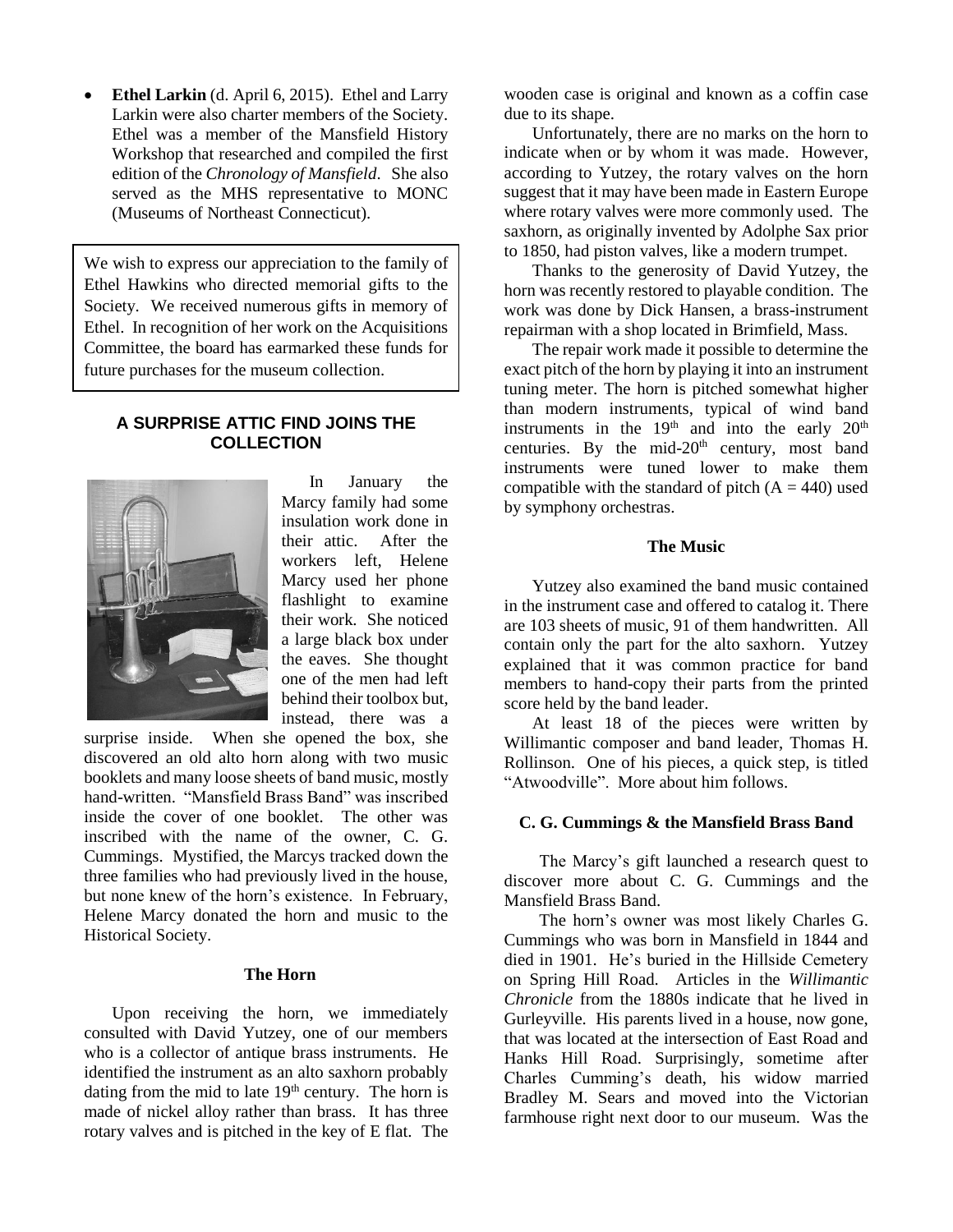horn there before finding its way to the Marcy's house?

An article in the *Willimantic Chroncle*, dated March 1, 1882, suggests that Charles Cummings was also a member of the Mansfield Fife and Drum Corps. The event it describes took place in the old Town Hall which is now part of our museum complex. It's hard to imagine a ball being held there!

**"**The ball given under the auspices of the Mansfield Fife and Drum Corps (the last of the season) at the Town hall last Friday night Feb. 24th, was a grand success and will long remain a memorable affair in the minds of those present. The music furnished by E. Jackson, F. Jackson, F. Bliss, A. Freeman and C. Cummings, was good and all that could be desired. Most if not all of the performers are members of the corps thus showing to the world that they have the talent and can furnish music suitable for most any occasion. The corps consists of fifteen pieces, drums and fifes, and are equal if not superior to any in the state."

Unfortunately little information has been found to date about the Mansfield Brass Band. There is a reference to it in a letter dated April 4, 1843 that was written by Robert Porter Barrows of Mansfield to his brother Lucius Barrows in Cedarville, New Jersey. It mentions a brass band "started in old Mansfield [that] now consists of twenty members." Barrows describes the instruments in the band as follows:

two ophiclydes two post Horns four clarionettes four bugles three trombones one concert horn two valve trumpets symbols bass drum

Barrows also relates, "I have drummed for them some they are doing the business up about right [and] have been paying some attention to teetotalism here this winter." Teetotalism was an extreme form of the temperance movement that advocated total abstinence from alcoholic beverages.

The only other reference to the band was found in an article in *The Hartford Times*, dated April 13, 1844. It advertises that the Mansfield Brass Band and the Coventry Glee Club were to be the featured entertainment at a fair being held at the Congregational Church in South Coventry. It was a fundraising event for the Nathan Hale Memorial which would be built two years later.

For now it's unknown how long the Mansfield Brass Band existed after the 1840s. No further

references to it have been found. Did it survive past the Civil War? Were its members absorbed by the Mansfield Fife and Drum Corps or other bands in the area? It's a mystery that remains to be solved.

Many thanks to Helene Marcy for donating her surprise attic find. The horn, original case, and music are wonderful additions to our collection.

We are also very grateful to David Yutzey for facilitating and financing the restoration of the horn and his efforts in cataloging the music. He also researched and wrote the following article about Thomas H. Rollison, the composer of much of the music found in the case.

#### **THOMAS H. ROLLINSON: WILLIMANTIC BANDMASTER AND COMPOSER**

Thomas H. Rollinson was the first bandmaster of Willimantic. He was born in Ware, Massachusetts on January 4, 1844 and came with his family to Willimantic, Connecticut in 1853. Rollinson went to Rhode Island to receive his formal musical education, which consisted of training in instrumental music, performance on cornet, piano and organ, and the study of common musical practices in counterpoint, harmony and composition.

It has been estimated that, in his lifetime, Rollinson published hundreds of original compositions, including marches, quicksteps, galops and serenades, dances in several forms including polkas, schottisches and waltzes, and more serious pieces, such as overtures, fantasies and solos and duets for various instruments. Rollinson possessed many musical skills, which he applied to leading performances by brass ensembles early in his career and creating compositions within a number of musical genres until the end of his life.

In 1858, the Willimantic Cornet Band, allegedly the "first brass band in Willimantic," was organized, complete with a constitution and by-laws, that included nineteen articles, and with a board of elected officers representing some of the town's foremost businesses, trades and professional men. Unfortunately, within a few years, the band had to suspend its activities because of the outbreak of the Civil War in 1861. The band's operations were not resumed until 1868. After some apparent struggling with determining the legitimacy of some of the memberships and with reestablishing the logistics of operating procedures and policies, Thomas H.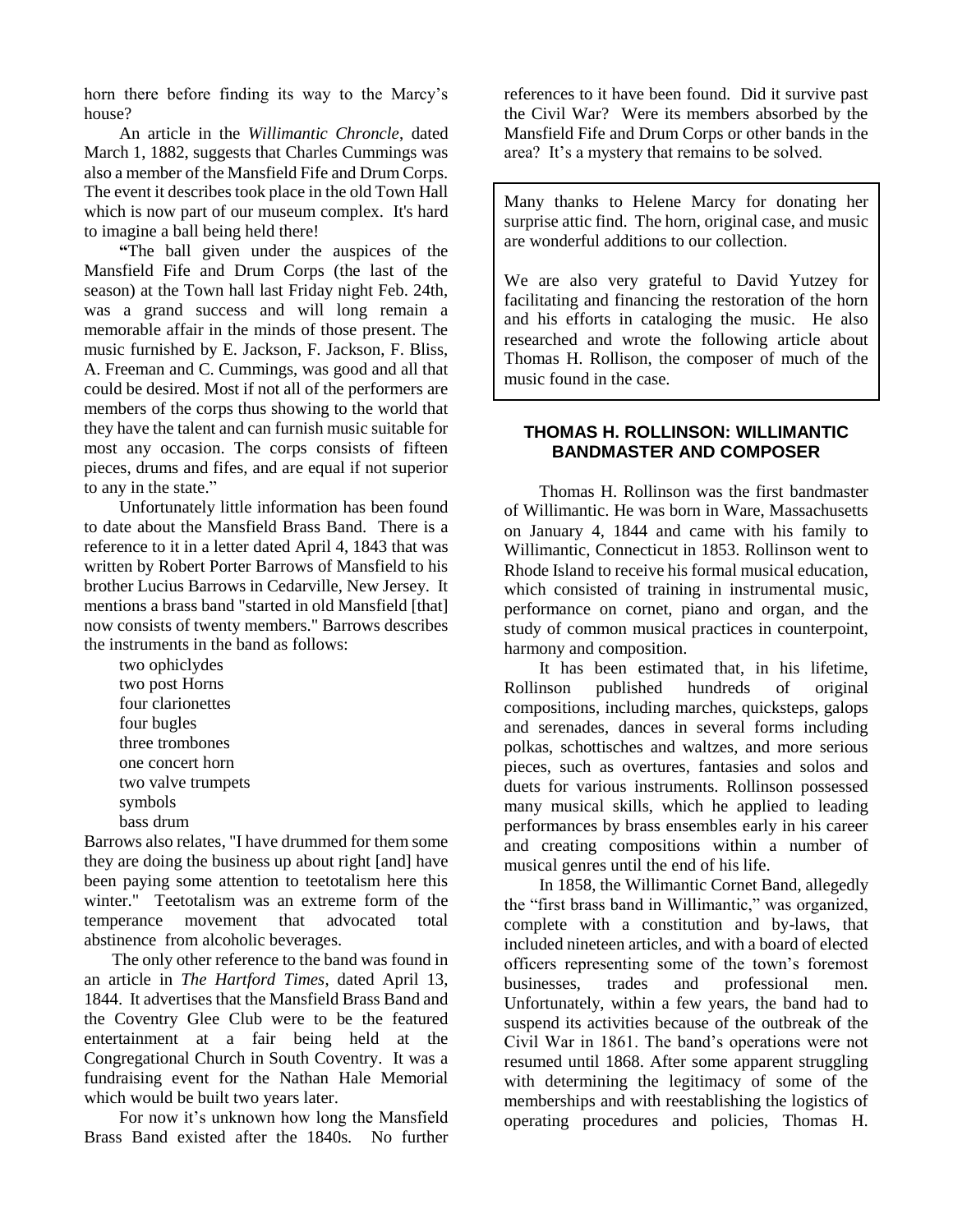Rollinson was appointed leader of the Willimantic Cornet Band on August 4, 1868.

After some four years as leader of the Willimantic Cornet Band – reportedly without pay – Thomas Rollinson was formally thanked for his leadership by the band at its March 1872 annual meeting. As a token of their appreciation, Rollinson was presented a silver tea set in recognition of his service to the band.

Unfortunately, by 1876 the Willimantic Cornet Band found itself in disarray and apparently headed for extinction. At the March annual meeting in that year, after much debate on the payment of bills, the collection of back dues, and the sale of musical instruments and other property owned by the band, a vote was taken on the details of disbandment. Committees were established, including Rollinson prominently as a member, to appraise the band's property and to assure that members in arrears paid a tax of \$4 in lieu of back dues owed.

In the summer of 1876, a new Willimantic Band was founded with Thomas Rollinson as director. At the same time a National Band of Willimantic had organized with some of its players being taken from the former band at St. Joseph's Catholic Church in Willimantic. Competition from the National Band and the departure of Rollinson from the local music scene in the early 1880's, doubtless were factors contributing to the eventual disappearance of the new Willimantic Band.

The exit from Willimantic by Thomas Rollinson was signaled by several events that might today be called "career moves" on his part. He had played solo cornet for one season with the Boston Cadet Band while still a resident of Willimantic. As early as 1879, Rollinson had apparently taken steps to obtain employment in music other than leading the Willimantic Cornet Band. He had joined with A. C. Andrew in running a local music store at 178 Main Street in Willimantic. It was reported, in December of 1879, that Rollinson had accepted a position to lead a band in Mansfield, Ohio, but there is no evidence that he ended up going there. Then, in 1883, Rollinson took the position of director of the Waltham Watch

Company Band, which subsequently under his leadership earned a reputation for its outstanding concert and parade work.

In 1887, Rollinson finally found permanent employment deserving of his musical talents and managerial abilities. He was hired by the Oliver Ditson Company to serve as music arranger and as head of band and orchestra music sales. During the time he was at Ditson, it is estimated that Rollinson composed over 400 original works and made arrangements or otherwise authored approximately 1,500 other musical publications.

Thomas Rollinson died at his home in Massachusetts on June 23, 1928 and was buried in the Mt. Feake Cemetery in Waltham.